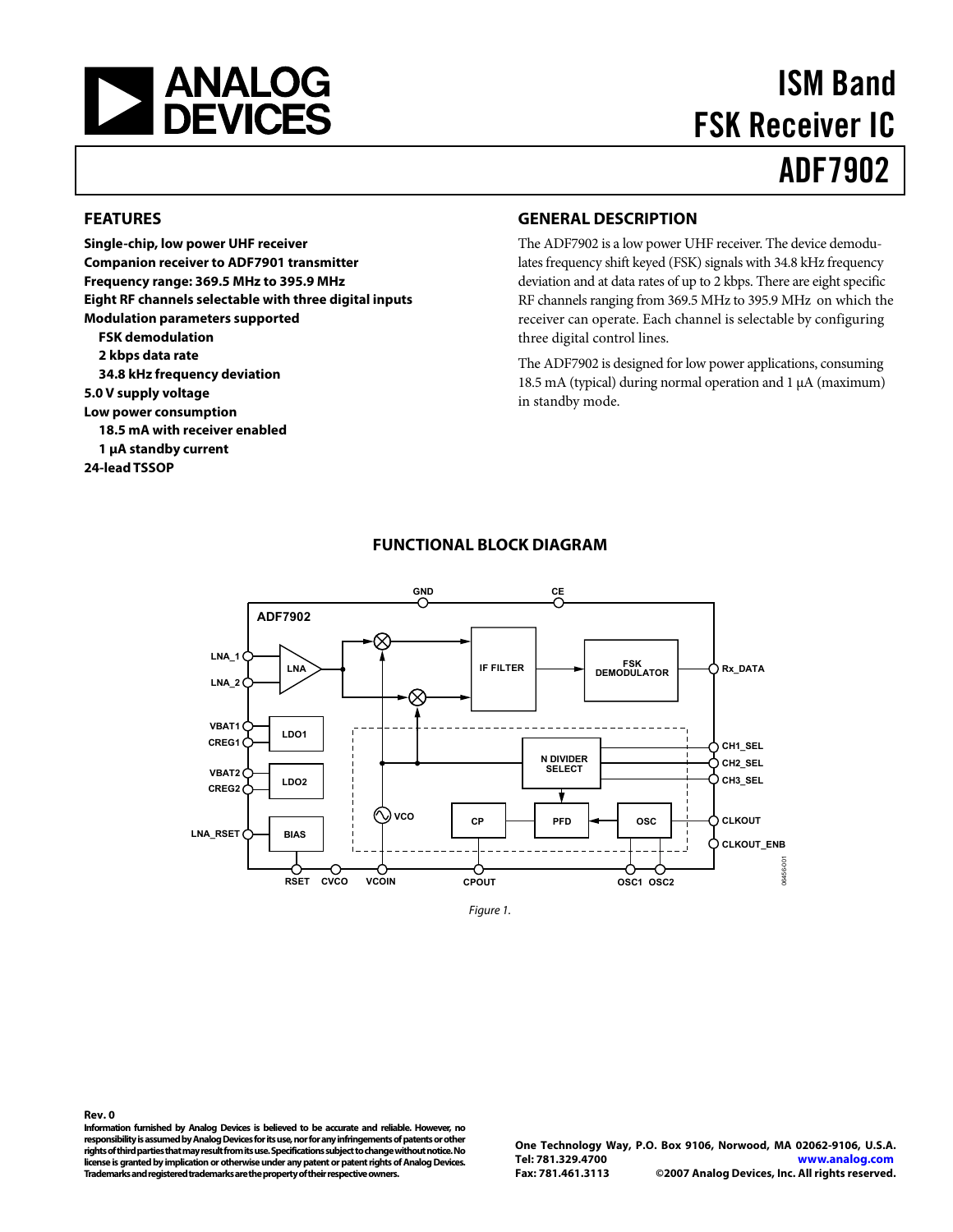# <span id="page-1-0"></span>**TABLE OF CONTENTS**

| Pin Configuration and Function Descriptions 5 |  |
|-----------------------------------------------|--|

#### **REVISION HISTORY**

1/07-Revision 0: Initial Version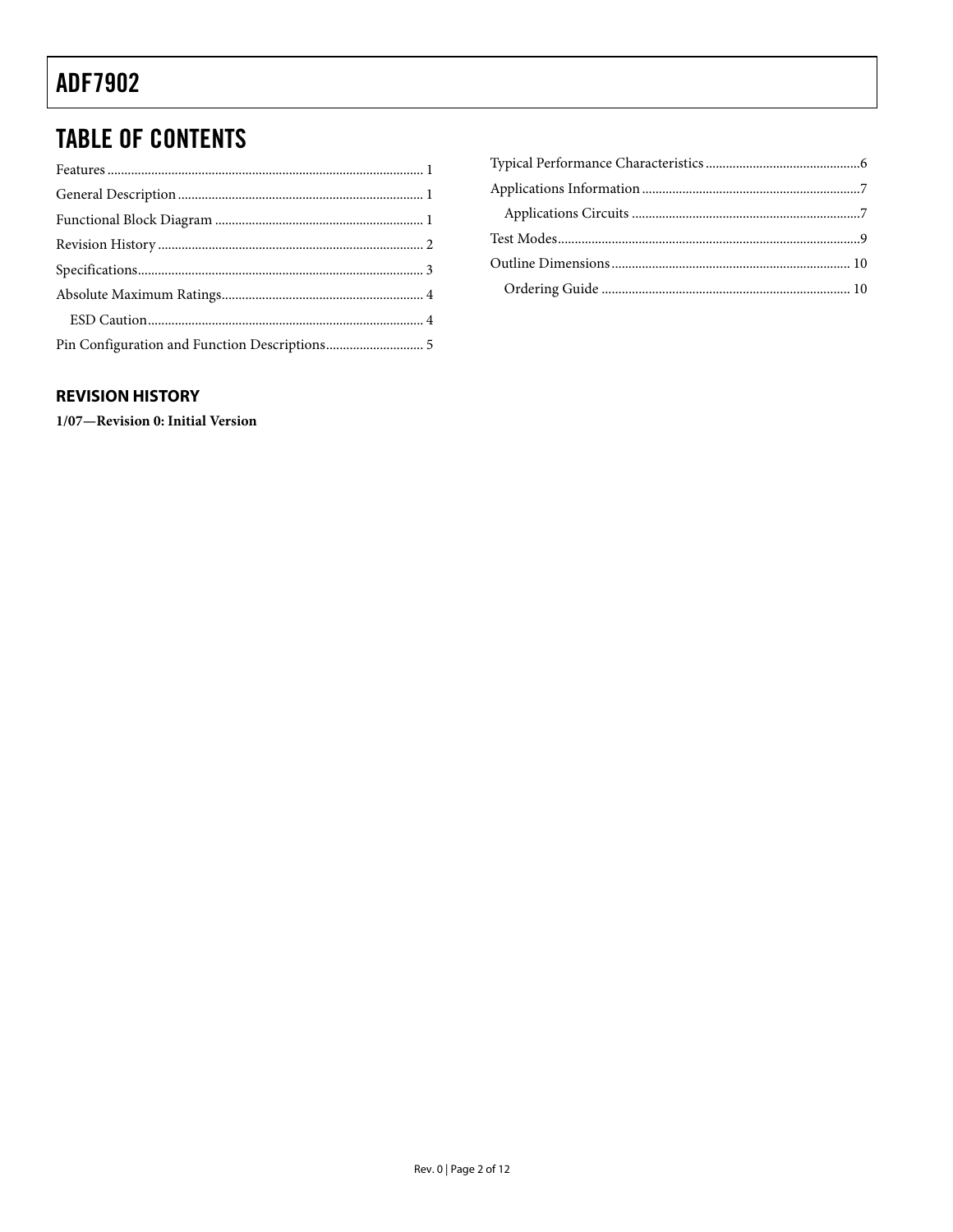### <span id="page-2-0"></span>**SPECIFICATIONS**

 $V_{DD} = 5.0$  V; GND = 0 V; T<sub>A</sub> = T<sub>MIN</sub> to T<sub>MAX</sub>, unless otherwise noted. Typical specifications T<sub>A</sub> = 25°C.

| Table 1.                          |                     |                |                     |            |                                                       |
|-----------------------------------|---------------------|----------------|---------------------|------------|-------------------------------------------------------|
| <b>Parameter</b>                  | Min                 | <b>Typ</b>     | <b>Max</b>          | Unit       | <b>Test Conditions</b>                                |
| <b>CHANNEL FREQUENCIES</b>        |                     |                |                     |            |                                                       |
| Channel 1                         |                     | 369.5          |                     | MHz        |                                                       |
| Channel 2                         |                     | 371.1          |                     | <b>MHz</b> |                                                       |
| Channel 3                         |                     | 375.3          |                     | <b>MHz</b> |                                                       |
| Channel 4                         |                     | 376.9          |                     | <b>MHz</b> |                                                       |
| Channel 5                         |                     | 388.3          |                     | <b>MHz</b> |                                                       |
| Channel 6                         |                     | 391.5          |                     | MHz        |                                                       |
| Channel 7                         |                     | 394.3          |                     | <b>MHz</b> |                                                       |
| Channel 8                         |                     | 395.9          |                     | MHz        |                                                       |
| <b>RECEIVER PARAMETERS</b>        |                     |                |                     |            |                                                       |
| Data Rate                         |                     | $\overline{2}$ |                     | kbps       |                                                       |
| <b>Frequency Deviation</b>        |                     | $-34.8$        |                     | kHz        | $Data = 0$                                            |
|                                   |                     | $+34.8$        |                     | kHz        | $Data = 1$                                            |
| <b>Input Sensitivity</b>          |                     | $-110$         |                     | dBm        |                                                       |
| LNA Input Impedance               |                     | $128 - j125$   |                     | Ω          | $f_{RF} = 388.3 \, \text{MHz}$                        |
| <b>CHANNEL FILTERING</b>          |                     |                |                     |            |                                                       |
| IF Filter Bandwidth               |                     | 200            |                     | kHz        | $-3$ dB bandwidth                                     |
| <b>Adjacent Channel Rejection</b> |                     | 60             |                     | dB         | 1 MHz offset                                          |
|                                   |                     |                |                     |            | Desired signal 3 dB above input sensitivity level,    |
|                                   |                     |                |                     |            | with interferer power increased until BER = $10^{-3}$ |
| PHASE-LOCKED LOOP                 |                     |                |                     |            |                                                       |
| CE High to Receive Data           |                     | 4              |                     | ms         |                                                       |
| REFERENCE INPUT                   |                     |                |                     |            |                                                       |
| Crystal Reference                 |                     | 9.8304         |                     | MHz        | ±25 ppm frequency accuracy                            |
| <b>INPUT LOGIC LEVELS</b>         |                     |                |                     |            |                                                       |
| Input High Voltage, VIH           | $0.7 \times V_{DD}$ |                |                     | V          |                                                       |
| Input Low Voltage, VIL            |                     |                | $0.2 \times V_{DD}$ | $\sf V$    |                                                       |
| <b>OUTPUT LOGIC LEVELS</b>        |                     |                |                     |            |                                                       |
| Output High Voltage, VOH          | 4.5                 |                |                     | V          |                                                       |
| Output Low Voltage, Vol.          |                     |                | 0.4                 | V          |                                                       |
| <b>Output Drive Level</b>         |                     |                | $\overline{2}$      | mA         |                                                       |
| POWER SUPPLY                      |                     |                |                     |            |                                                       |
| <b>Voltage Supply</b>             |                     |                |                     |            |                                                       |
| $V_{DD}$                          |                     | 5              |                     | V          |                                                       |
| <b>Current Consumption</b>        |                     |                |                     |            |                                                       |
| <b>Receiver Enabled</b>           |                     | 18.5           |                     | mA         | $CE = 1$                                              |
| Low Power Sleep Mode              |                     |                | 1                   | μA         | $CE = 0$                                              |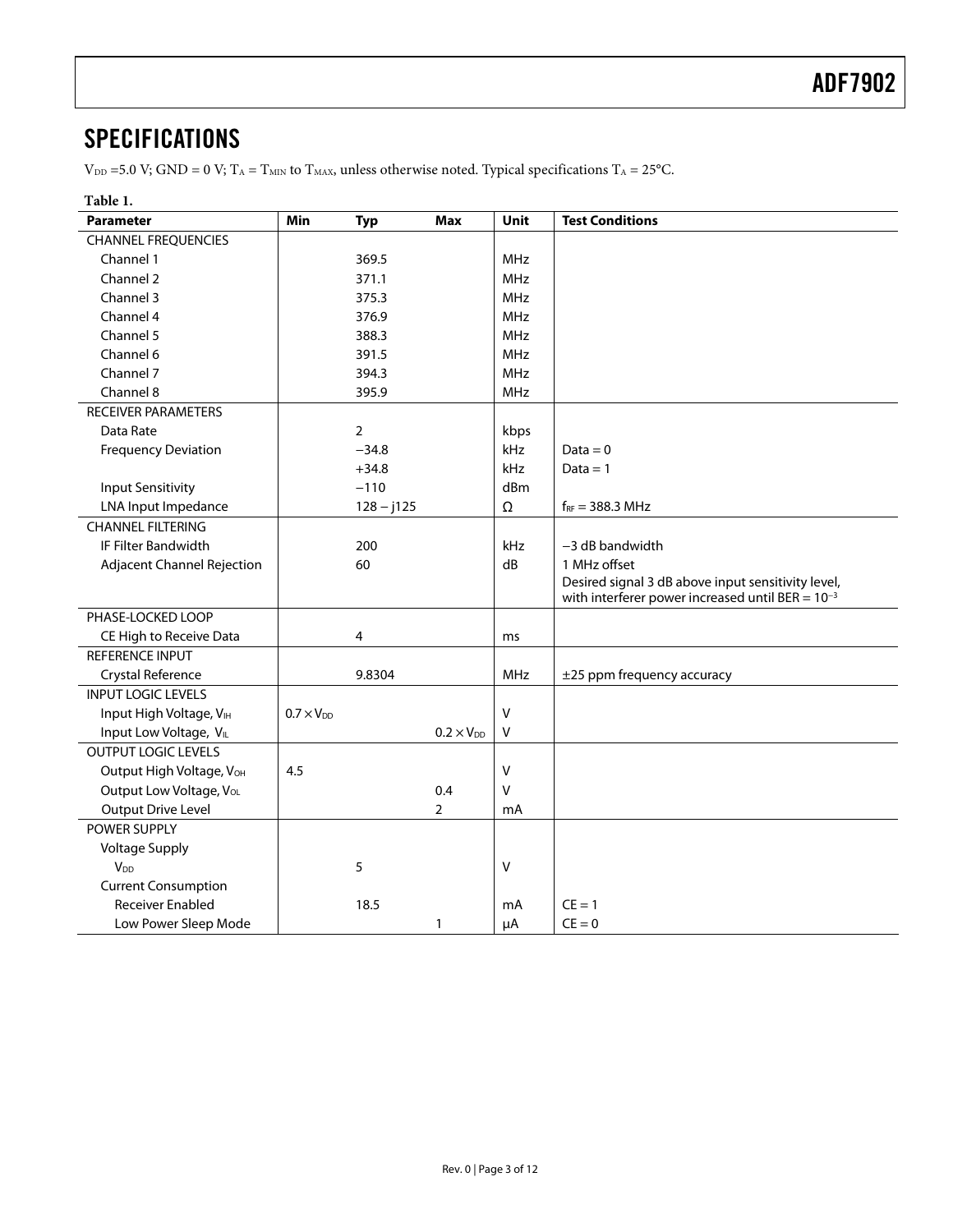### <span id="page-3-0"></span>ABSOLUTE MAXIMUM RATINGS

 $T_A = 25$ °C, unless otherwise noted.

#### **Table 2.**

| <b>Parameter</b>                      | Rating                              |
|---------------------------------------|-------------------------------------|
| VBAT to GND <sup>1</sup>              | $-0.3$ V to $+6.0$ V                |
| Digital I/O Voltage to GND            | $-0.3$ V to VBAT $+0.3$ V           |
| LNA 1, LNA 2                          | 0 dBm                               |
| Operating Temperature Range           |                                     |
| Industrial (B Version)                | $-40^{\circ}$ C to $+85^{\circ}$ C  |
| Storage Temperature Range             | $-40^{\circ}$ C to $+125^{\circ}$ C |
| <b>Maximum Junction Temperature</b>   | $125^{\circ}$ C                     |
| TSSOP $\theta_{JA}$ Thermal Impedance | 150.4°C/W                           |
| Lead Temperature, Soldering           |                                     |
| Vapor Phase (60 sec)                  | $235^{\circ}$ C                     |
| Infrared (15 sec)                     | 240°C                               |

<span id="page-3-1"></span> $1$  GND = GND1 = GND1B = GND2 = 0 V.

Stresses above those listed under Absolute Maximum Ratings may cause permanent damage to the device. This is a stress rating only; functional operation of the device at these or any other conditions above those indicated in the operational section of this specification is not implied. Exposure to absolute maximum rating conditions for extended periods may affect device reliability.

#### **ESD CAUTION**



ESD (electrostatic discharge) sensitive device. Charged devices and circuit boards can discharge without detection. Although this product features patented or proprietary protection circuitry, damage may occur on devices subjected to high energy ESD. Therefore, proper ESD precautions should be taken to avoid performance degradation or loss of functionality.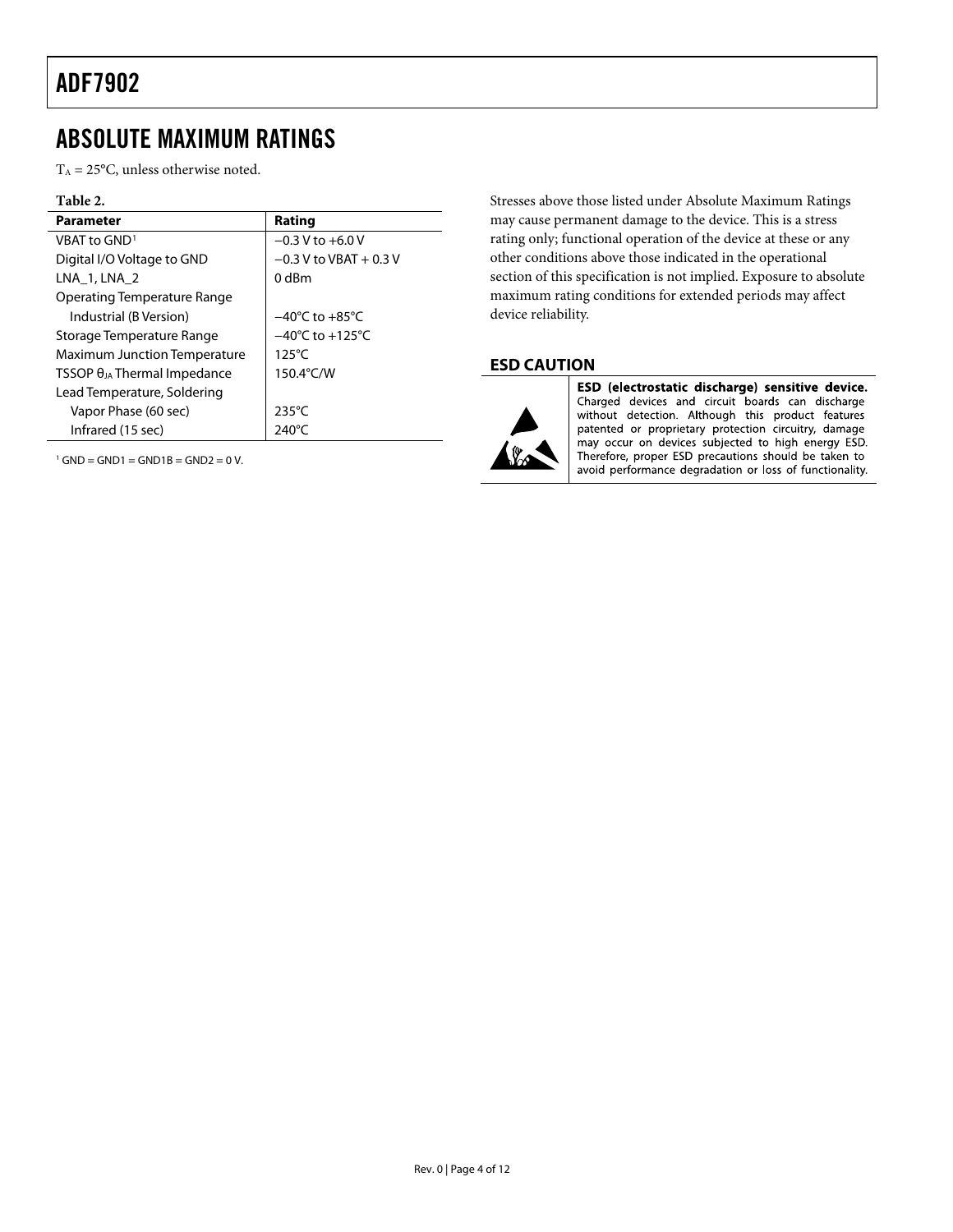### <span id="page-4-0"></span>PIN CONFIGURATION AND FUNCTION DESCRIPTIONS



Figure 2. Pin Configuration

#### **Table 3. Pin Function Descriptions**

| Pin No.      | <b>Mnemonic</b>     | <b>Description</b>                                                                                                                                                                                                                                                               |
|--------------|---------------------|----------------------------------------------------------------------------------------------------------------------------------------------------------------------------------------------------------------------------------------------------------------------------------|
| $\mathbf{1}$ | CREG2               | A 0.1 µF capacitor should be added at CREG2 to reduce regulator noise and improve stability. A reduced                                                                                                                                                                           |
|              |                     | capacitor improves regulator power-on time but may cause higher spurs.                                                                                                                                                                                                           |
| 2            | <b>TEST</b>         | Test Output Pin. Leave as no connect.                                                                                                                                                                                                                                            |
| 3            | VBAT2               | 5 V Power Supply for RF Circuitry. Decoupling capacitors to the analog ground plane should be placed as close<br>as possible to this pin.                                                                                                                                        |
| 4            | <b>CE</b>           | Chip Enable Input. Driving CE low puts the part into power-down mode, drawing <1 µA.                                                                                                                                                                                             |
| 5            | Rx DATA             | Receiver Output. Demodulated data appears on this pin.                                                                                                                                                                                                                           |
| 6            | GND1                | Ground for Digital Circuitry.                                                                                                                                                                                                                                                    |
| 7            | CH1 SEL             | Channel Select Pin. This represents the LSB of the channel select pins.                                                                                                                                                                                                          |
| 8            | CH <sub>2_SEL</sub> | Channel Select Pin.                                                                                                                                                                                                                                                              |
| 9            | <b>CLKOUT</b>       | Square Wave Clock Output at the Crystal Frequency. This can be used to drive the OSC2 pin of a partnering<br>ADF7902. The output has a 50:50 mark-space ratio and switches between 0 V and 2.2 V. If CLKOUT is disabled<br>by setting Pin 11 high, then CLKOUT must be tied low. |
| 10           | CH3_SEL             | Channel Select Pin.                                                                                                                                                                                                                                                              |
| 11           | <b>CLKOUT_ENB</b>   | CLKOUT Enable Input. This should be driven low to enable the reference clock signal to appear on the CLKOUT pin.<br>Driving the pin high removes the clock signal on CLKOUT. It should be driven high when an external reference is used.                                        |
| 12           | <b>CPOUT</b>        | Charge Pump Output. This output generates current pulses that are integrated in the loop filter. The integrated<br>current changes the control voltage on the input to the VCO.                                                                                                  |
| 13           | GND1B               | Ground for Digital Circuitry.                                                                                                                                                                                                                                                    |
| 14           | OSC <sub>2</sub>    | The reference crystal should be connected between this pin and OSC1. The necessary crystal load capacitor<br>should be tied between this pin and ground. A square wave signal can be applied to this pin as an external<br>reference source.                                     |
| 15           | OSC <sub>1</sub>    | The reference crystal should be connected between this pin and OSC2. The necessary crystal load capacitor<br>should be tied between this pin and ground. This pin should be connected to ground when OSC2 is driven by an<br>external reference.                                 |
| 16           | VBAT1               | 5 V Power Supply for Digital Circuitry. Decoupling capacitors to the analog ground plane should be placed as<br>close as possible to this pin.                                                                                                                                   |
| 17           | CREG1               | A 0.1 µF capacitor should be added at CREG1 to reduce regulator noise and improve stability. A reduced<br>capacitor improves regulator power-on time but may cause higher spurs.                                                                                                 |
| 18           | $LNA_2$             | LNA Input. Input matching is required between the antenna and the differential LNA input to ensure maximum<br>power transfer.                                                                                                                                                    |
| 19           | LNA_1               | Complementary LNA Input.                                                                                                                                                                                                                                                         |
| 20           | LNA_RSET            | External Bias Resistor for LNA. A value of 1.1 $k\Omega$ is recommended.                                                                                                                                                                                                         |
| 21           | <b>RSET</b>         | External Resistor to Set Charge Pump Current and Some Internal Bias Currents. A value of 3.6 k $\Omega$ is recommended.                                                                                                                                                          |
| 22           | <b>CVCO</b>         | Voltage Controlled Oscillator (VCO) Capacitor. A 22 nF capacitor should be placed between this pin and CREG2<br>to reduce VCO noise.                                                                                                                                             |
| 23           | GND <sub>2</sub>    | Ground for RF Circuitry.                                                                                                                                                                                                                                                         |
| 24           | <b>VCOIN</b>        | The tuning voltage on this pin determines the output frequency of the VCO. The higher the tuning voltage,<br>the higher the output frequency. The output of the loop filter is connected here.                                                                                   |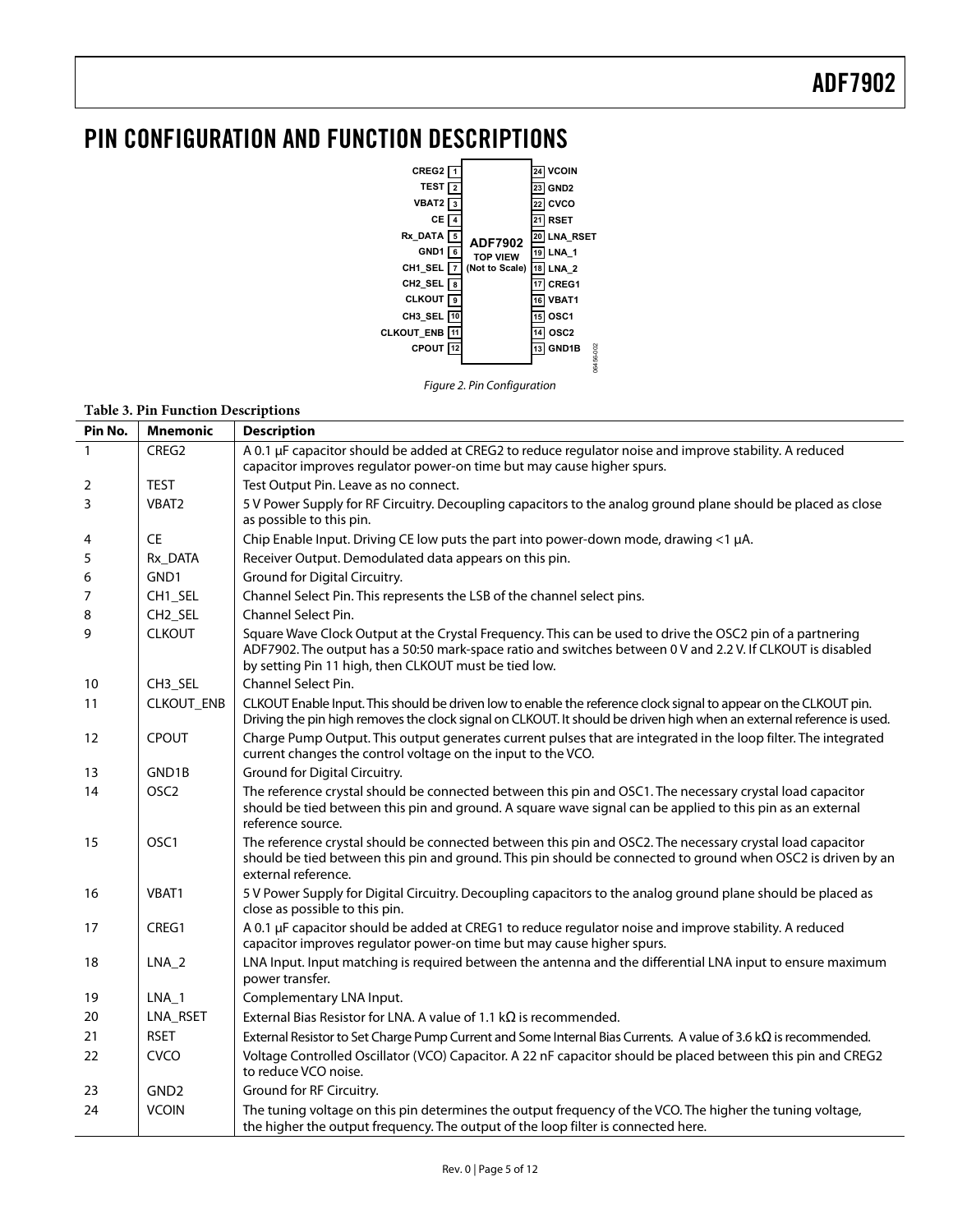# <span id="page-5-0"></span>TYPICAL PERFORMANCE CHARACTERISTICS



Figure 3. Narrow-Band Interference Rejection Plot



Figure 4. Wideband Interference Rejection Plot



Figure 5. Sensitivity Plot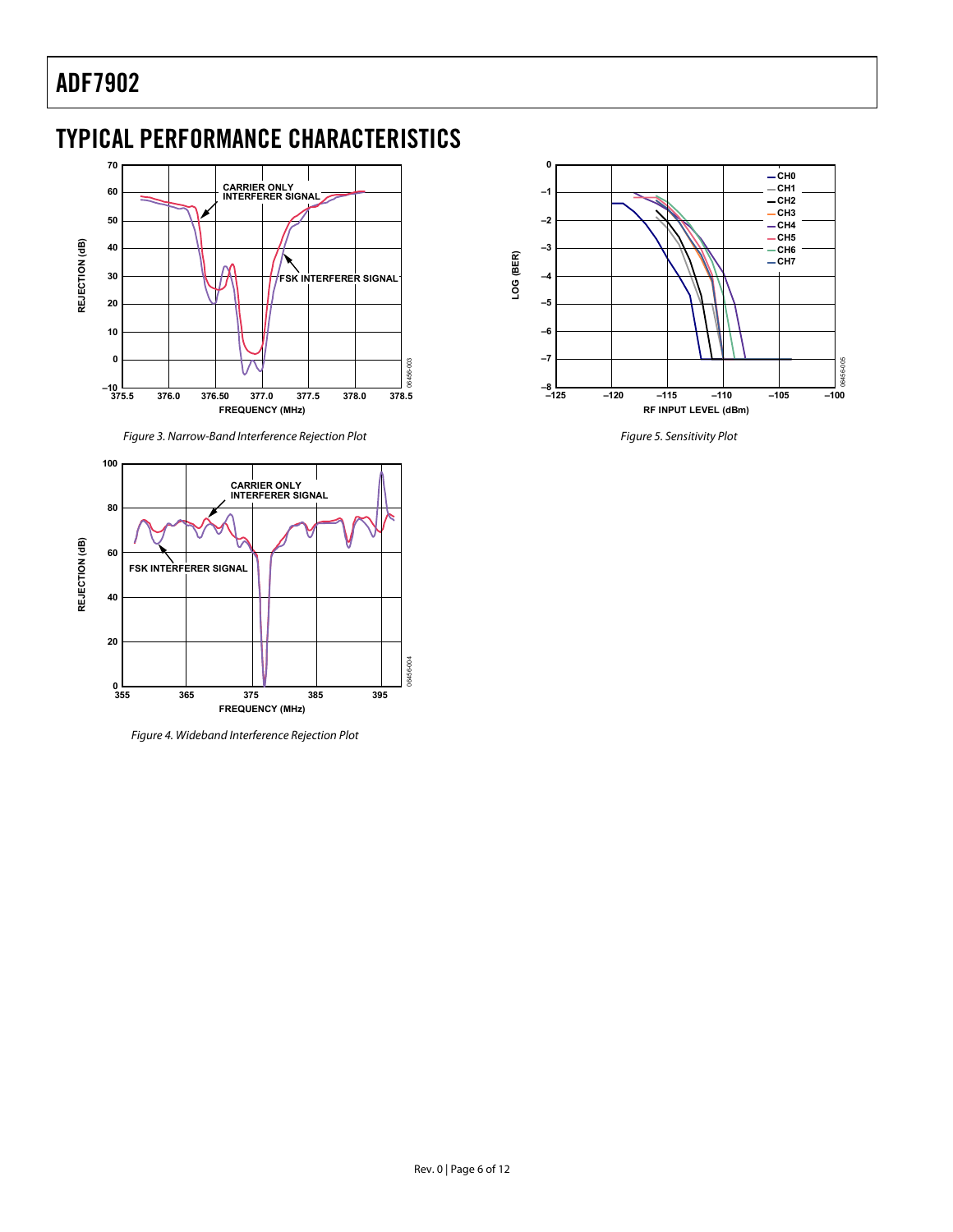# <span id="page-6-0"></span>APPLICATIONS INFORMATION

| Table 4. Channel Frequency Truth Table |                     |         |                                |  |
|----------------------------------------|---------------------|---------|--------------------------------|--|
| CH1_SEL                                | CH <sub>2_SEL</sub> | CH3 SEL | <b>Channel Frequency (MHz)</b> |  |
|                                        | O                   |         | 369.5                          |  |
|                                        | O                   |         | 371.1                          |  |
|                                        | $\Omega$            |         | 375.3                          |  |
|                                        |                     |         | 376.9                          |  |
|                                        |                     |         | 388.3                          |  |
|                                        | $\Omega$            |         | 391.5                          |  |
|                                        |                     |         | 394.3                          |  |
|                                        |                     |         | 395.9                          |  |

#### **APPLICATIONS CIRCUITS**



Figure 6. Single Receiver Applications Circuit

06456-006 06456-006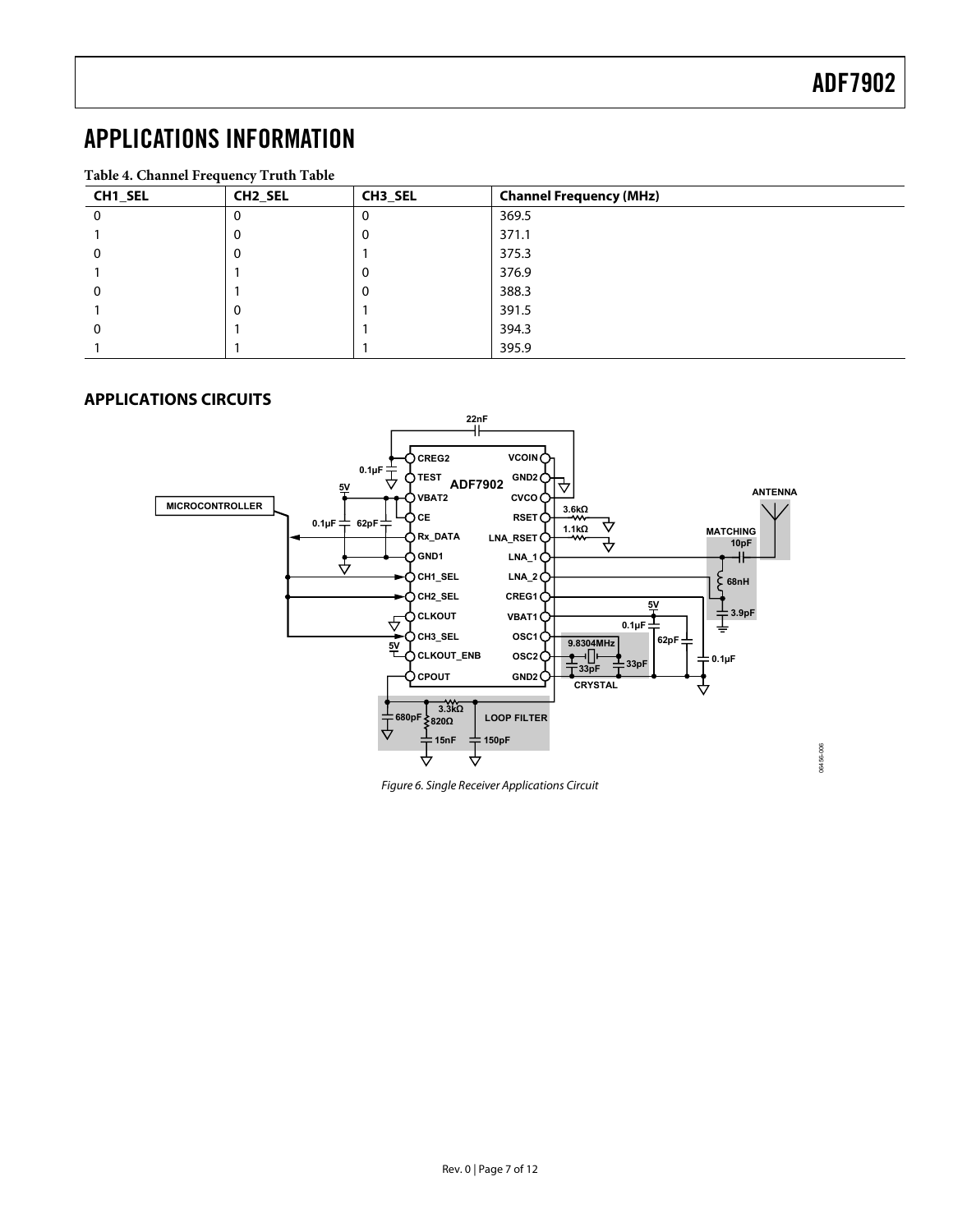

Figure 7. Dual Receiver Applications Circuit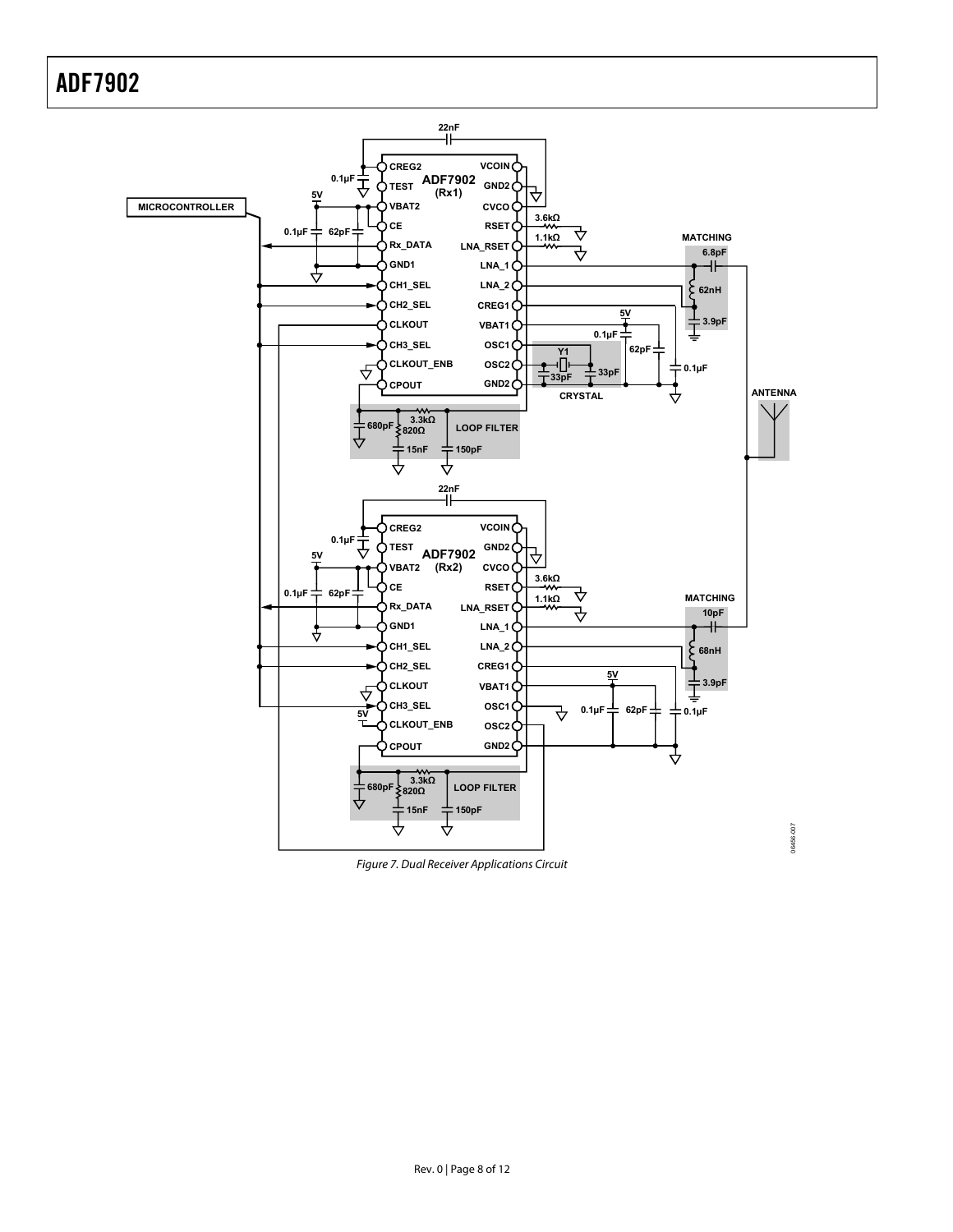# <span id="page-8-0"></span>TEST MODES

If CLKOUT\_ENB is tied high, CLKOUT is disabled. The CLKOUT pin is reconfigured as a test enable input. If the CLKOUT pin is then tied low, the part operates as is normal with CLKOUT off. If it is tied high (2.2 V), the part is in test mode. Test mode is described in [Table 5](#page-8-1).

<span id="page-8-1"></span>**Table 5. Test Modes** 

When CLKOUT\_ENB = 0, RSSI appears on the test output pin (Pin 2), and CLKOUT is configured as an output with a 9.8 MHz clock coming out.

When test mode is enabled, the channel frequency is set to 369.5 MHz (Channel 1).

| <b>CH1 SEL</b> | CH <sub>2</sub> SEL | <b>CH3 SEL</b> | <b>Test Mode</b>                                                                         |
|----------------|---------------------|----------------|------------------------------------------------------------------------------------------|
|                |                     |                | agc gain is set to maximum (filti is also set to maximum on test output pin)             |
|                |                     |                | filti on test output pin                                                                 |
|                |                     |                | filtg on test output pin                                                                 |
|                |                     |                | Charge pump output is set to maximum (test pin is also tri-state)                        |
|                |                     |                | Charge pump output is set to minimum (also n-divider output $\div$ 2 on test output pin) |
|                |                     |                | Charge pump is tri-state (test pin is also tri-state)                                    |
|                |                     |                | n-divider output $\div$ 2 on test output pin                                             |
|                |                     |                | Recovered data clock on test output pin                                                  |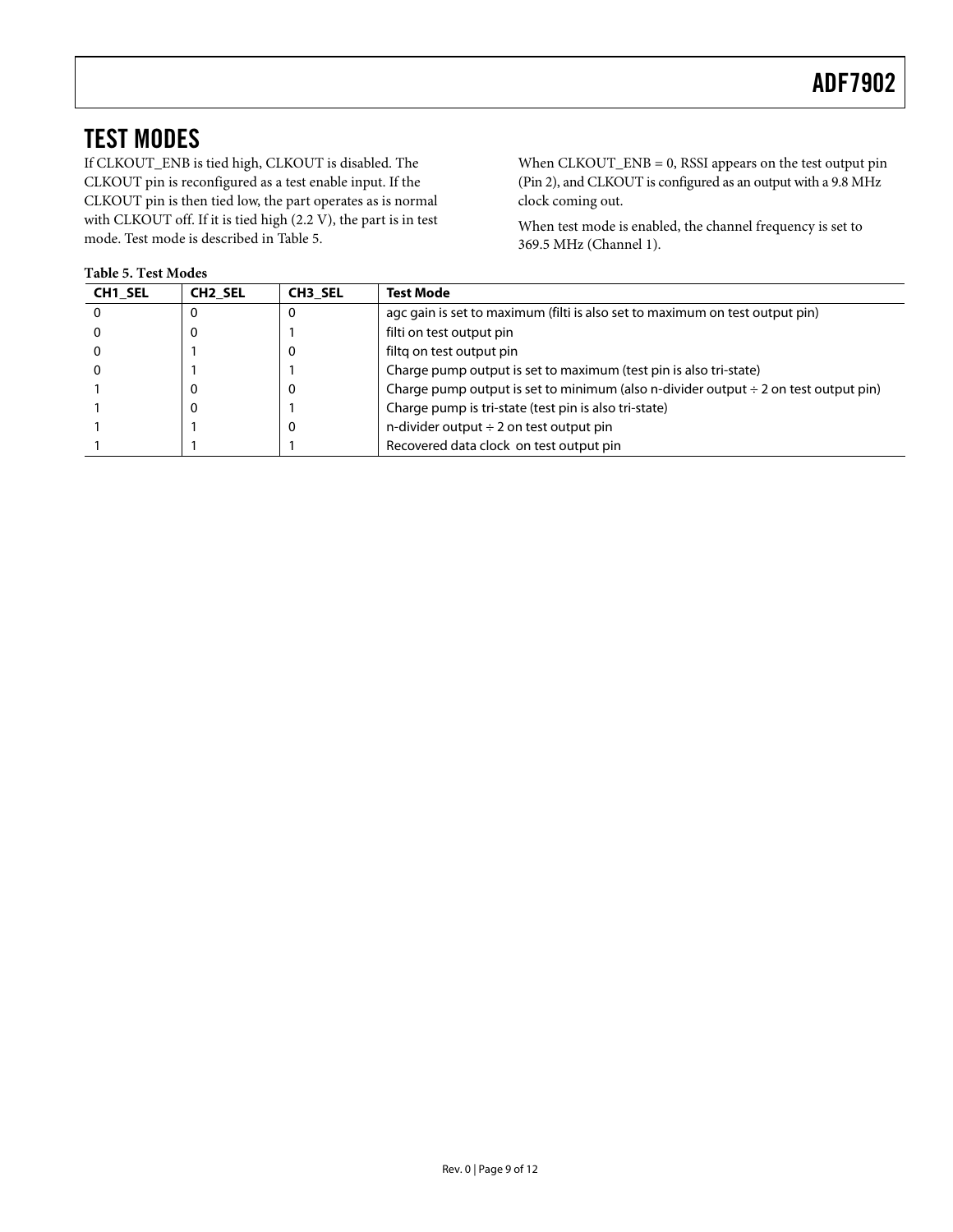### <span id="page-9-0"></span>OUTLINE DIMENSIONS



Figure 8. 24-Lead Thin Shrink Small Outline Package [TSSOP] (RU-24) Dimensions shown in millimeters

#### **ORDERING GUIDE**

<span id="page-9-1"></span>

| <b>Model</b>             | <b>Temperature Range</b>           | <b>Package Description</b>                                  | <b>Package Option</b> |
|--------------------------|------------------------------------|-------------------------------------------------------------|-----------------------|
| ADF7902BRUZ <sup>1</sup> | $-40^{\circ}$ C to $+85^{\circ}$ C | 24-Lead Thin Shrink Small Outline Package [TSSOP]           | <b>RU-24</b>          |
| ADF7902BRUZ-RL1          | $-40^{\circ}$ C to $+85^{\circ}$ C | 24-Lead Thin Shrink Small Outline Package [TSSOP], 13" REEL | <b>RU-24</b>          |
| ADF7902BRUZ-RL71         | $-40^{\circ}$ C to $+85^{\circ}$ C | 24-Lead Thin Shrink Small Outline Package [TSSOP], 7" REEL  | <b>RU-24</b>          |

 $1 Z = Pb$ -free part.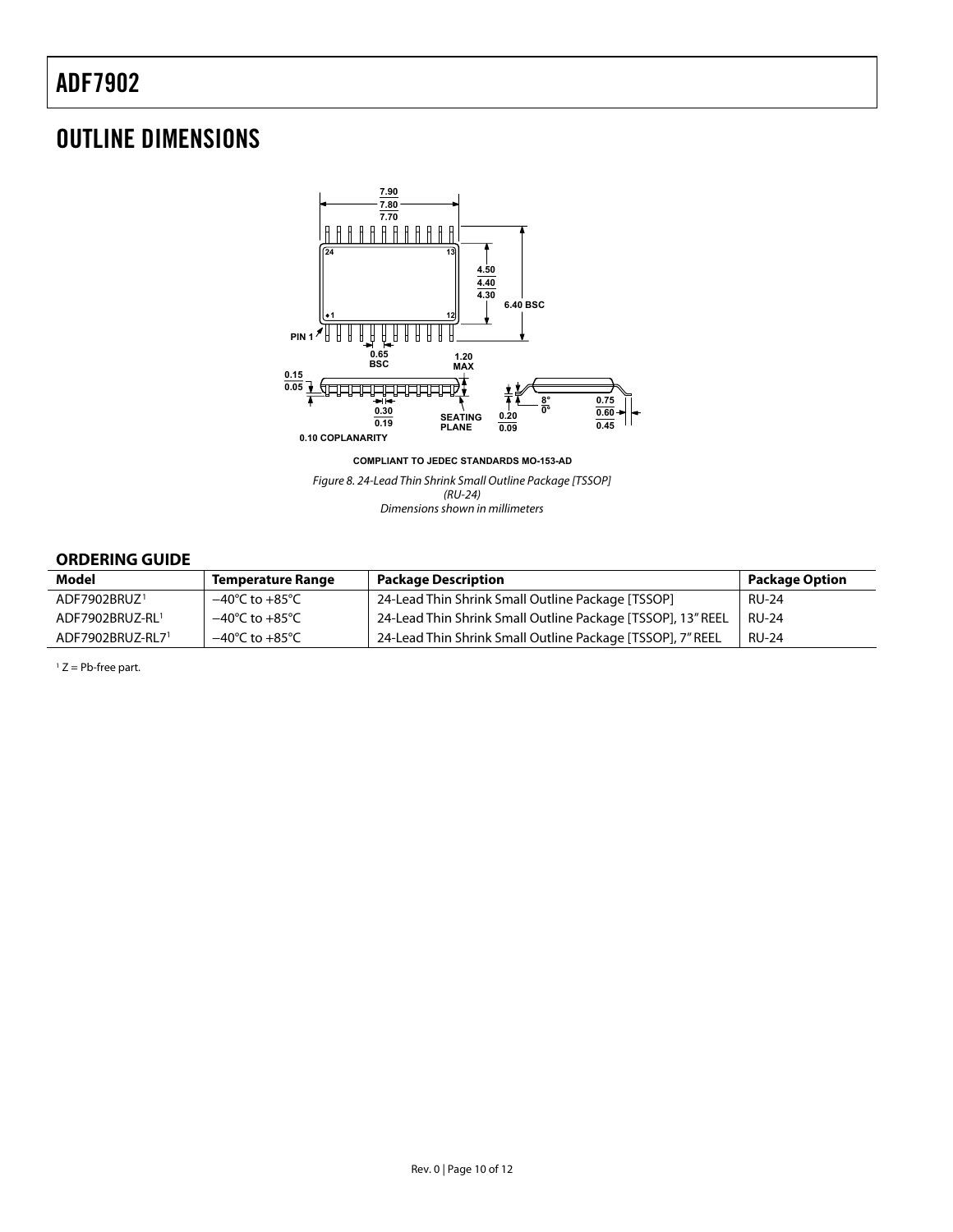# **NOTES**